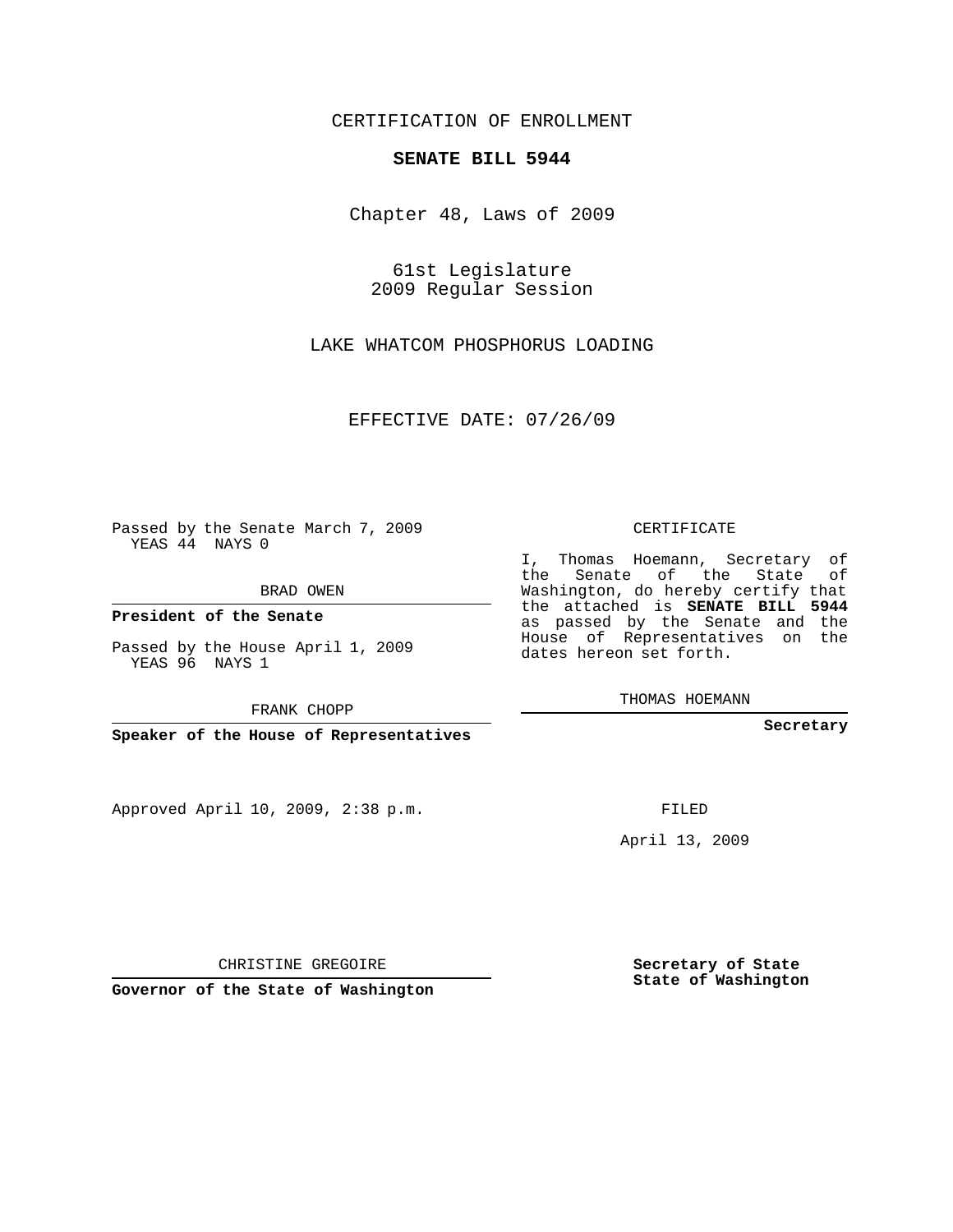## **SENATE BILL 5944** \_\_\_\_\_\_\_\_\_\_\_\_\_\_\_\_\_\_\_\_\_\_\_\_\_\_\_\_\_\_\_\_\_\_\_\_\_\_\_\_\_\_\_\_\_

\_\_\_\_\_\_\_\_\_\_\_\_\_\_\_\_\_\_\_\_\_\_\_\_\_\_\_\_\_\_\_\_\_\_\_\_\_\_\_\_\_\_\_\_\_

Passed Legislature - 2009 Regular Session

## **State of Washington 61st Legislature 2009 Regular Session**

**By** Senators Ranker, Brandland, Hargrove, Morton, Haugen, Shin, Fraser, Pridemore, Kastama, Kilmer, Jacobsen, Rockefeller, Sheldon, Kauffman, Berkey, Kline, Hobbs, and Marr

Read first time 02/09/09. Referred to Committee on Environment, Water & Energy.

 1 AN ACT Relating to Lake Whatcom phosphorus loading; adding a new 2 section to chapter 90.71 RCW; and creating a new section.

3 BE IT ENACTED BY THE LEGISLATURE OF THE STATE OF WASHINGTON:

4 NEW SECTION. **Sec. 1.** (1) The legislature finds that:

 5 (a) The Puget Sound 2020 action agenda identifies water pollution 6 as a primary threat to the health of Puget Sound and restoration of 7 polluted waters as a top priority;

 8 (b) Lake Whatcom is the drinking water reservoir for the city of 9 Bellingham and the Lake Whatcom watershed provides fresh drinking water 10 to one-half the population of Whatcom county;

11 (c) Whatcom creek flows out of Lake Whatcom and directly into 12 Bellingham Bay which is the subject of a multiagency clean-up effort, 13 the Bellingham Bay demonstration pilot project;

14 (d) The Puget Sound 2020 action agenda's area profile for Whatcom 15 county identifies phosphorous pollution of Lake Whatcom as a key 16 threat;

17 (e) Silver Beach creek is a major tributary to Lake Whatcom and its 18 watershed is shared by the city of Bellingham and Whatcom county;